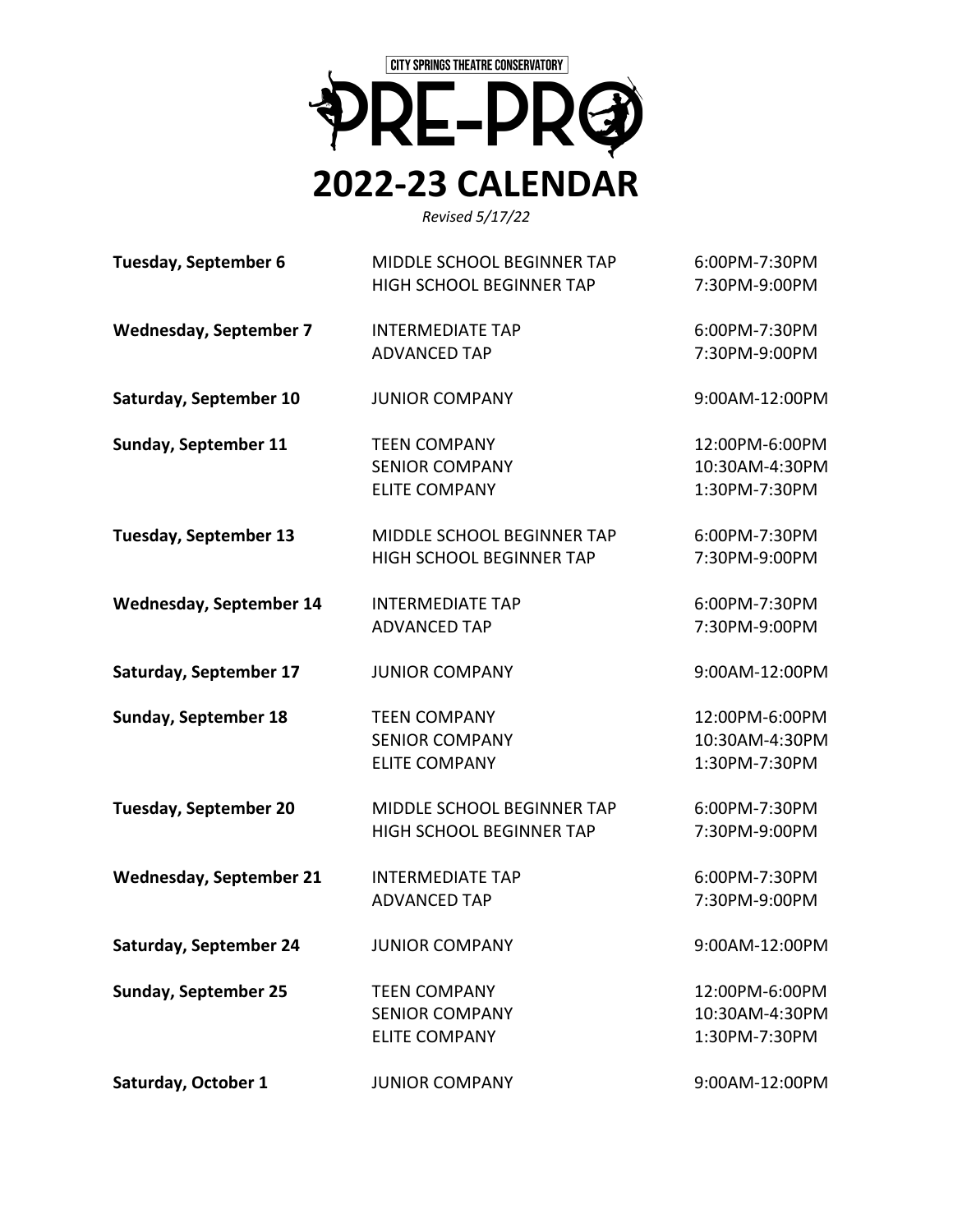

**Sunday, October 2**

TEEN COMPANY SENIOR COMPANY ELITE COMPANY

JUNIOR COMPANY

TEEN COMPANY SENIOR COMPANY ELITE COMPANY

**Saturday, October 15**

**Sunday, October 16**

**Tuesday, October 18**

**Wednesday, October 19**

MIDDLE SCHOOL BEGINNER TAP HIGH SCHOOL BEGINNER TAP

MIDDLE SCHOOL BEGINNER TAP HIGH SCHOOL BEGINNER TAP

MIDDLE SCHOOL BEGINNER TAP HIGH SCHOOL BEGINNER TAP

INTERMEDIATE TAP ADVANCED TAP

**Saturday, October 22** JUNIOR COMPANY

**Sunday, October 23**

TEEN COMPANY SENIOR COMPANY ELITE COMPANY

**Tuesday, October 25**

**Wednesday, October 26**

**Saturday, October 29**

**Sunday, October 30**

**Tuesday, November 1**

**Wednesday, November 2**

JUNIOR COMPANY TEEN COMPANY SENIOR COMPANY

ELITE COMPANY

INTERMEDIATE TAP ADVANCED TAP

INTERMEDIATE TAP ADVANCED TAP

12:00PM-6:00PM 10:30AM-4:30PM 1:30PM-7:30PM

9:00AM-12:00PM

12:00PM-6:00PM 10:30AM-4:30PM 1:30PM-7:30PM

6:00PM-7:30PM 7:30PM-9:00PM

6:00PM-7:30PM 7:30PM-9:00PM

9:00AM-12:00PM

12:00PM-6:00PM 10:30AM-4:30PM 1:30PM-7:30PM

6:00PM-7:30PM 7:30PM-9:00PM

6:00PM-7:30PM 7:30PM-9:00PM

9:00AM-12:00PM

12:00PM-6:00PM 10:30AM-4:30PM 1:30PM-7:30PM

6:00PM-7:30PM 7:30PM-9:00PM

6:00PM-7:30PM 7:30PM-9:00PM

**Saturday, November 5** JUNIOR COMPANY 9:00AM-12:00PM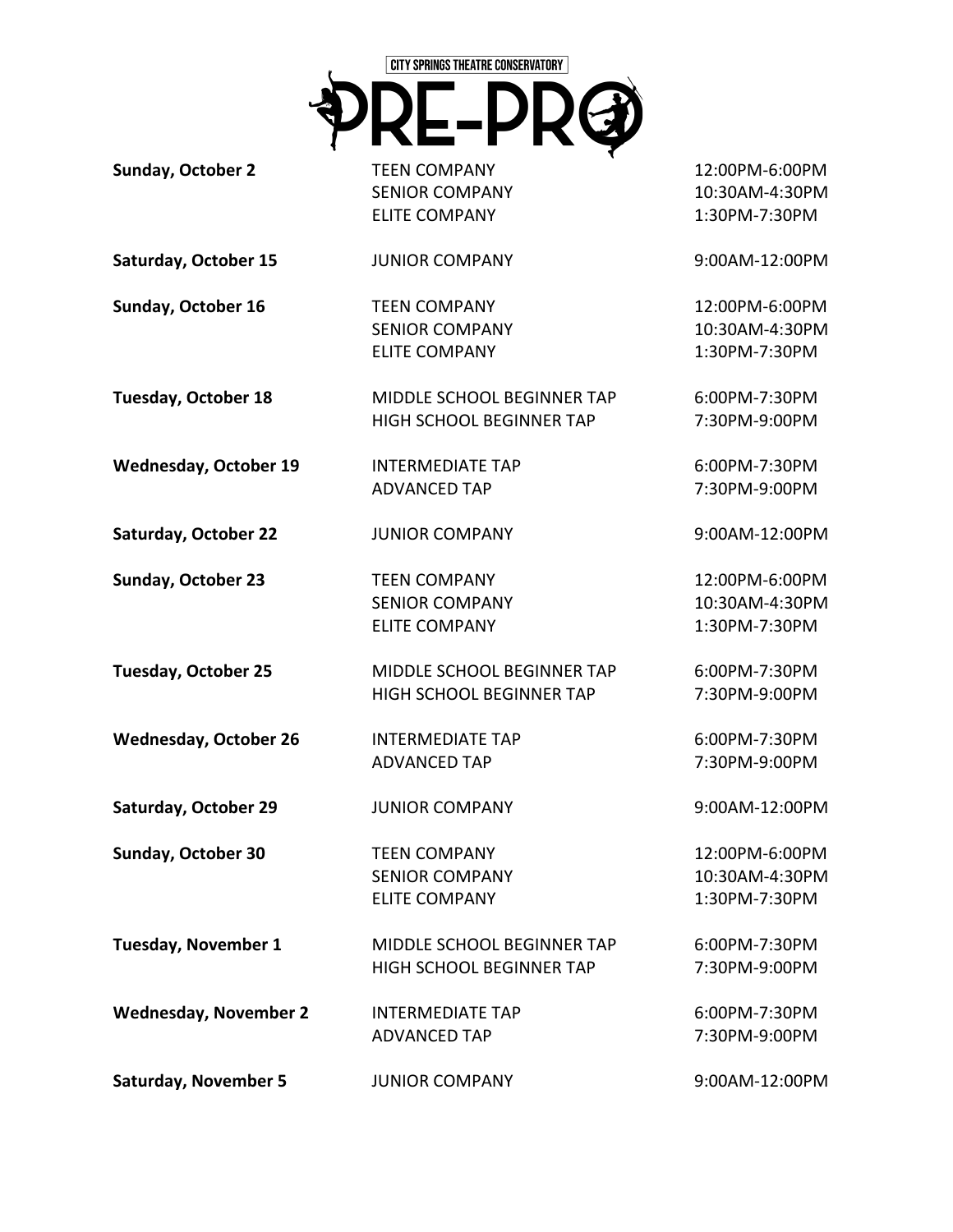

**Sunday, November 6**

TEEN COMPANY SENIOR COMPANY ELITE COMPANY

> INTERMEDIATE TAP ADVANCED TAP

**Tuesday, November 8**

MIDDLE SCHOOL BEGINNER TAP HIGH SCHOOL BEGINNER TAP

**Wednesday, November 9**

**Saturday, November 12**

JUNIOR COMPANY

TEEN COMPANY SENIOR COMPANY ELITE COMPANY

MIDDLE SCHOOL BEGINNER TAP HIGH SCHOOL BEGINNER TAP

**Tuesday, November 15**

**Sunday, November 13**

**Wednesday, November 16**

INTERMEDIATE TAP ADVANCED TAP

INTERMEDIATE TAP

JUNIOR COMPANY

ELITE COMPANY

JUNIOR COMPANY

**Saturday, November 19** JUNIOR COMPANY

**Sunday, November 20** TEEN COMPANY SENIOR COMPANY ELITE COMPANY

**Tuesday, November 29**

**Wednesday, November 30**

**Saturday, December 3**

**Sunday, December 4**

ADVANCED TAP

**Saturday, December 10**

TEEN COMPANY SENIOR COMPANY

MIDDLE SCHOOL BEGINNER TAP HIGH SCHOOL BEGINNER TAP

> 6:00PM-7:30PM 7:30PM-9:00PM

9:00AM-12:00PM

12:00PM-6:00PM 10:30AM-4:30PM 1:30PM-7:30PM

9:00AM-12:00PM

12:00PM-6:00PM 10:30AM-4:30PM 1:30PM-7:30PM

6:00PM-7:30PM 7:30PM-9:00PM

6:00PM-7:30PM 7:30PM-9:00PM

9:00AM-12:00PM

12:00PM-6:00PM 10:30AM-4:30PM 1:30PM-7:30PM

6:00PM-7:30PM 7:30PM-9:00PM

6:00PM-7:30PM 7:30PM-9:00PM

9:00AM-12:00PM

12:00PM-6:00PM 10:30AM-4:30PM 1:30PM-7:30PM

6:00PM-7:30PM 7:30PM-9:00PM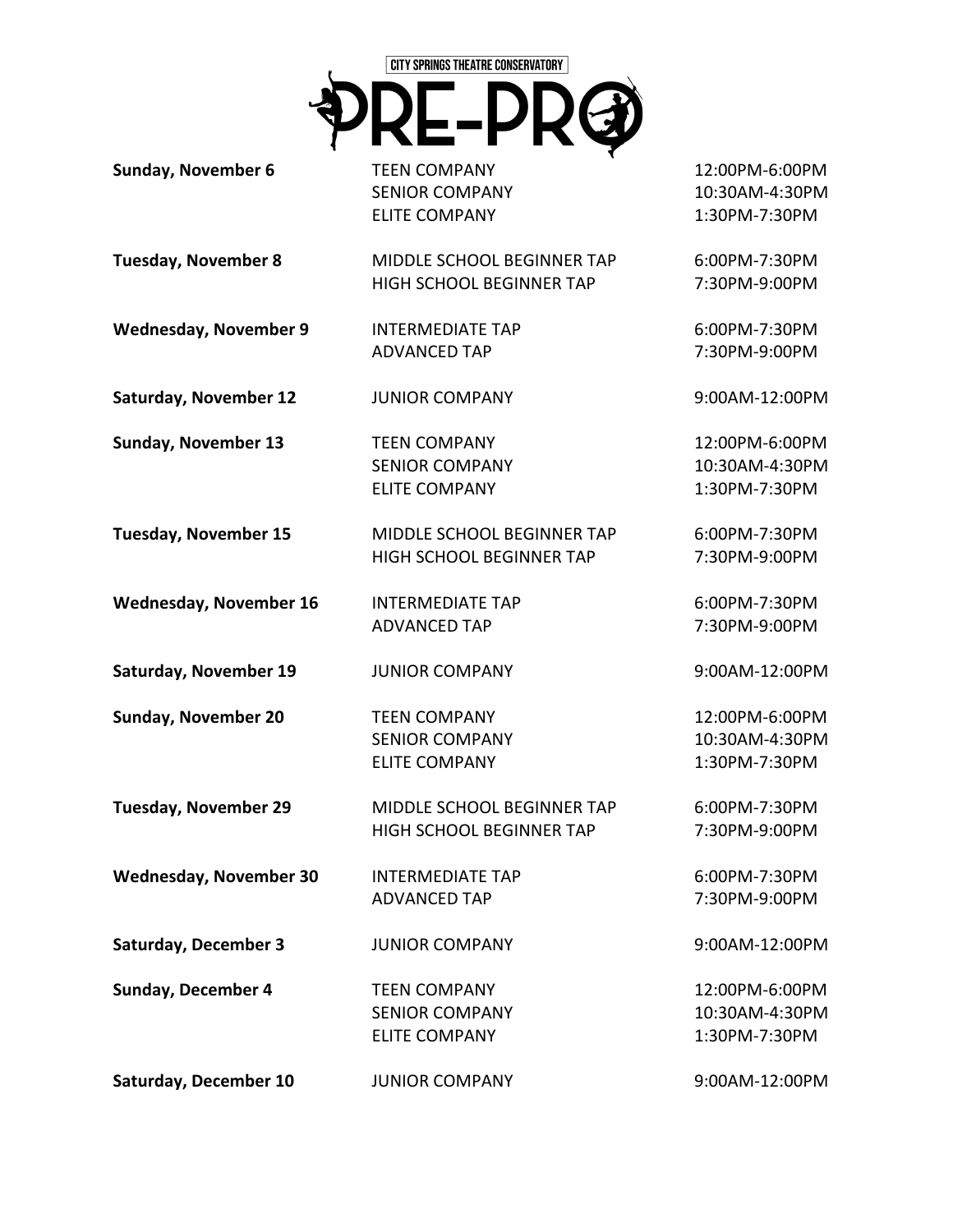

**Sunday, December 11**

TEEN COMPANY SENIOR COMPANY ELITE COMPANY

JUNIOR COMPANY

TEEN COMPANY SENIOR COMPANY ELITE COMPANY

JUNIOR COMPANY

TEEN COMPANY SENIOR COMPANY ELITE COMPANY

**Saturday, December 17**

**Sunday, December 18**

**Saturday, January 7**

**Sunday, January 8**

**Tuesday, January 10**

**Wednesday, January 11**

INTERMEDIATE TAP ADVANCED TAP

MIDDLE SCHOOL BEGINNER TAP HIGH SCHOOL BEGINNER TAP

MIDDLE SCHOOL BEGINNER TAP HIGH SCHOOL BEGINNER TAP

MIDDLE SCHOOL BEGINNER TAP HIGH SCHOOL BEGINNER TAP

**Tuesday, January 17**

**Wednesday, January 18**

**Saturday, January 21**

**Sunday, January 22**

TEEN COMPANY SENIOR COMPANY ELITE COMPANY

INTERMEDIATE TAP ADVANCED TAP

JUNIOR COMPANY

INTERMEDIATE TAP ADVANCED TAP

**Tuesday, January 24**

**Wednesday, January 25**

12:00PM-6:00PM 10:30AM-4:30PM 1:30PM-7:30PM

9:00AM-12:00PM

12:00PM-6:00PM 10:30AM-4:30PM 1:30PM-7:30PM

9:00AM-12:00PM

12:00PM-6:00PM 10:30AM-4:30PM 1:30PM-7:30PM

6:00PM-7:30PM 7:30PM-9:00PM

6:00PM-7:30PM 7:30PM-9:00PM

6:00PM-7:30PM 7:30PM-9:00PM

6:00PM-7:30PM 7:30PM-9:00PM

9:00AM-12:00PM

12:00PM-6:00PM 10:30AM-4:30PM 1:30PM-7:30PM

6:00PM-7:30PM 7:30PM-9:00PM

6:00PM-7:30PM 7:30PM-9:00PM

**Saturday, January 28** JUNIOR COMPANY 9:00AM-12:00PM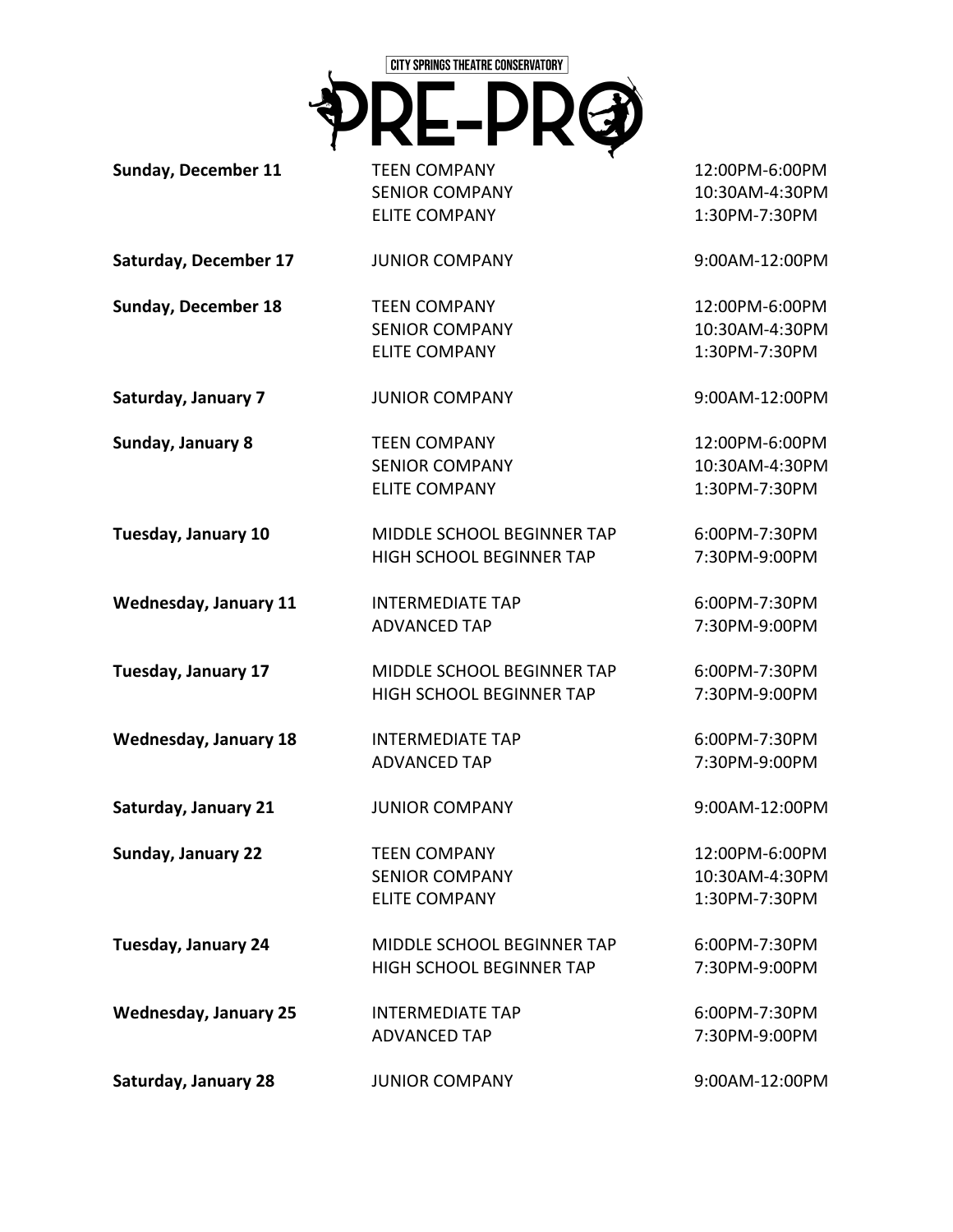

**Sunday, January 29**

TEEN COMPANY SENIOR COMPANY ELITE COMPANY

**Tuesday, January 31**

MIDDLE SCHOOL BEGINNER TAP HIGH SCHOOL BEGINNER TAP

**Wednesday, February 1** INTERMEDIATE TAP ADVANCED TAP

**Saturday, February 4**

**Sunday, February 5**

TEEN COMPANY SENIOR COMPANY ELITE COMPANY

JUNIOR COMPANY

**Tuesday, February 7** MIDDLE SCHOOL BEGINNER TAP HIGH SCHOOL BEGINNER TAP

**Wednesday, February 8**

**Saturday, February 11**

**Sunday, February 12**

INTERMEDIATE TAP ADVANCED TAP

JUNIOR COMPANY

TEEN COMPANY SENIOR COMPANY ELITE COMPANY

**Saturday, February 25** JUNIOR COMPANY

> TEEN COMPANY SENIOR COMPANY ELITE COMPANY

**Saturday, March 4**

**Sunday, February 26**

**Sunday, March 5**

12:00PM-6:00PM 10:30AM-4:30PM 1:30PM-7:30PM

6:00PM-7:30PM 7:30PM-9:00PM

6:00PM-7:30PM 7:30PM-9:00PM

9:00AM-12:00PM

12:00PM-6:00PM 10:30AM-4:30PM 1:30PM-7:30PM

6:00PM-7:30PM 7:30PM-9:00PM

6:00PM-7:30PM 7:30PM-9:00PM

9:00AM-12:00PM

12:00PM-6:00PM 10:30AM-4:30PM 1:30PM-7:30PM

9:00AM-12:00PM

12:00PM-6:00PM 10:30AM-4:30PM 1:30PM-7:30PM

9:00AM-12:00PM

12:00PM-6:00PM 10:30AM-4:30PM 1:30PM-7:30PM

**Tuesday, March 7** MIDDLE SCHOOL BEGINNER TAP HIGH SCHOOL BEGINNER TAP 6:00PM-7:30PM 7:30PM-9:00PM

JUNIOR COMPANY

TEEN COMPANY SENIOR COMPANY ELITE COMPANY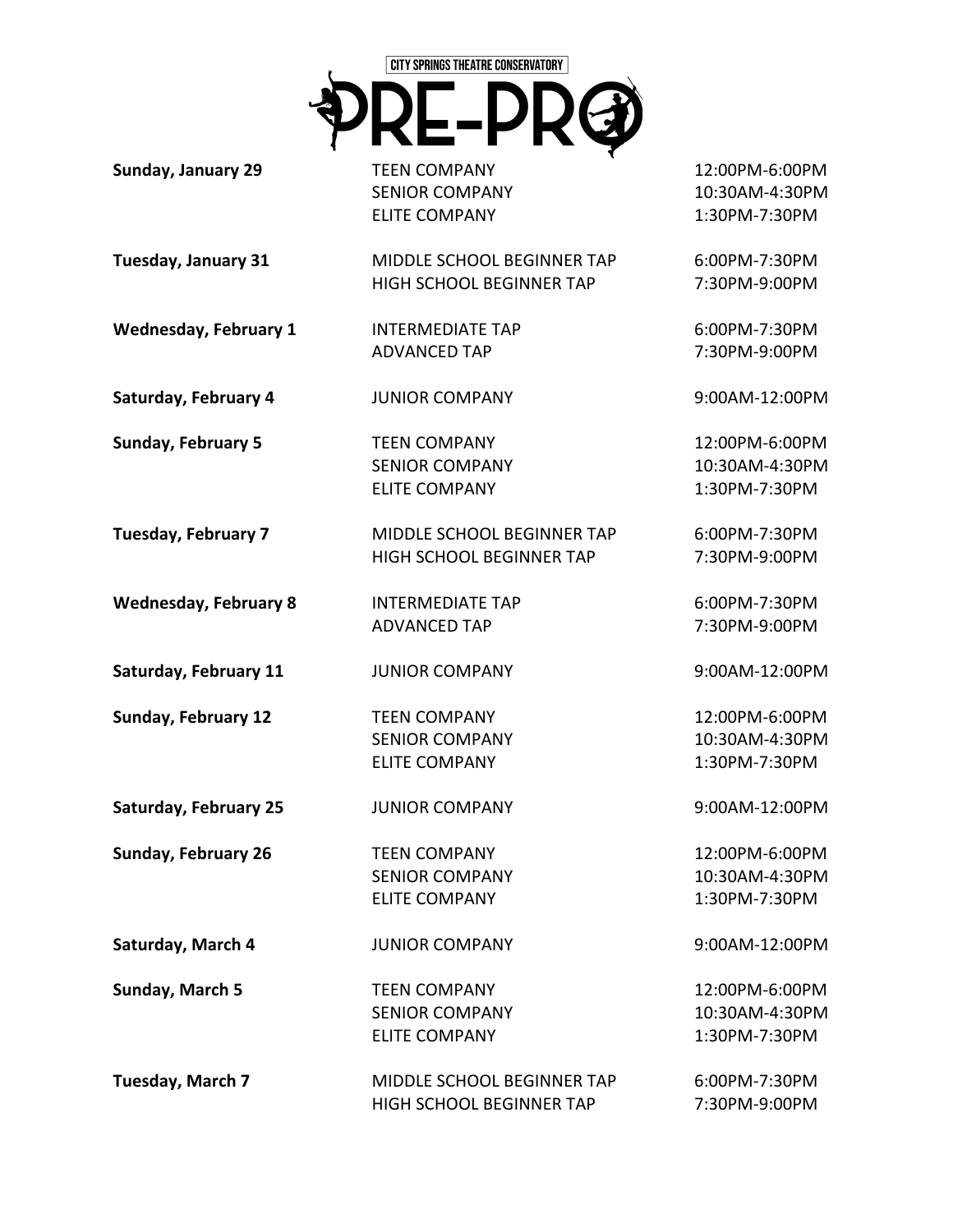

| <b>Wednesday, March 8</b>  | <b>INTERMEDIATE TAP</b><br><b>ADVANCED TAP</b>                       | 6:00PM-7:30PM<br>7:30PM-9:00PM                    |
|----------------------------|----------------------------------------------------------------------|---------------------------------------------------|
| Saturday, March 11         | <b>JUNIOR COMPANY</b>                                                | 9:00AM-12:00PM                                    |
| Sunday, March 12           | <b>TEEN COMPANY</b><br><b>SENIOR COMPANY</b><br><b>ELITE COMPANY</b> | 12:00PM-6:00PM<br>10:30AM-4:30PM<br>1:30PM-7:30PM |
| Tuesday, March 14          | MIDDLE SCHOOL BEGINNER TAP<br>HIGH SCHOOL BEGINNER TAP               | 6:00PM-7:30PM<br>7:30PM-9:00PM                    |
| <b>Wednesday, March 15</b> | <b>INTERMEDIATE TAP</b><br><b>ADVANCED TAP</b>                       | 6:00PM-7:30PM<br>7:30PM-9:00PM                    |
| Saturday, March 18         | <b>JUNIOR COMPANY</b>                                                | 9:00AM-12:00PM                                    |
| Sunday, March 19           | <b>TEEN COMPANY</b><br><b>SENIOR COMPANY</b><br><b>ELITE COMPANY</b> | 12:00PM-6:00PM<br>10:30AM-4:30PM<br>1:30PM-7:30PM |
| <b>Tuesday, March 21</b>   | MIDDLE SCHOOL BEGINNER TAP<br>HIGH SCHOOL BEGINNER TAP               | 6:00PM-7:30PM<br>7:30PM-9:00PM                    |
| <b>Wednesday, March 22</b> | <b>INTERMEDIATE TAP</b><br><b>ADVANCED TAP</b>                       | 6:00PM-7:30PM<br>7:30PM-9:00PM                    |
| Saturday, March 25         | <b>JUNIOR COMPANY</b>                                                | 9:00AM-12:00PM                                    |
| Sunday, March 26           | <b>TEEN COMPANY</b><br><b>SENIOR COMPANY</b><br><b>ELITE COMPANY</b> | 12:00PM-6:00PM<br>10:30AM-4:30PM<br>1:30PM-7:30PM |
| <b>Tuesday, March 28</b>   | MIDDLE SCHOOL BEGINNER TAP<br><b>HIGH SCHOOL BEGINNER TAP</b>        | 6:00PM-7:30PM<br>7:30PM-9:00PM                    |
| <b>Wednesday, March 29</b> | <b>INTERMEDIATE TAP</b><br><b>ADVANCED TAP</b>                       | 6:00PM-7:30PM<br>7:30PM-9:00PM                    |
| Saturday, April 15         | <b>JUNIOR COMPANY</b>                                                | 9:00AM-12:00PM                                    |